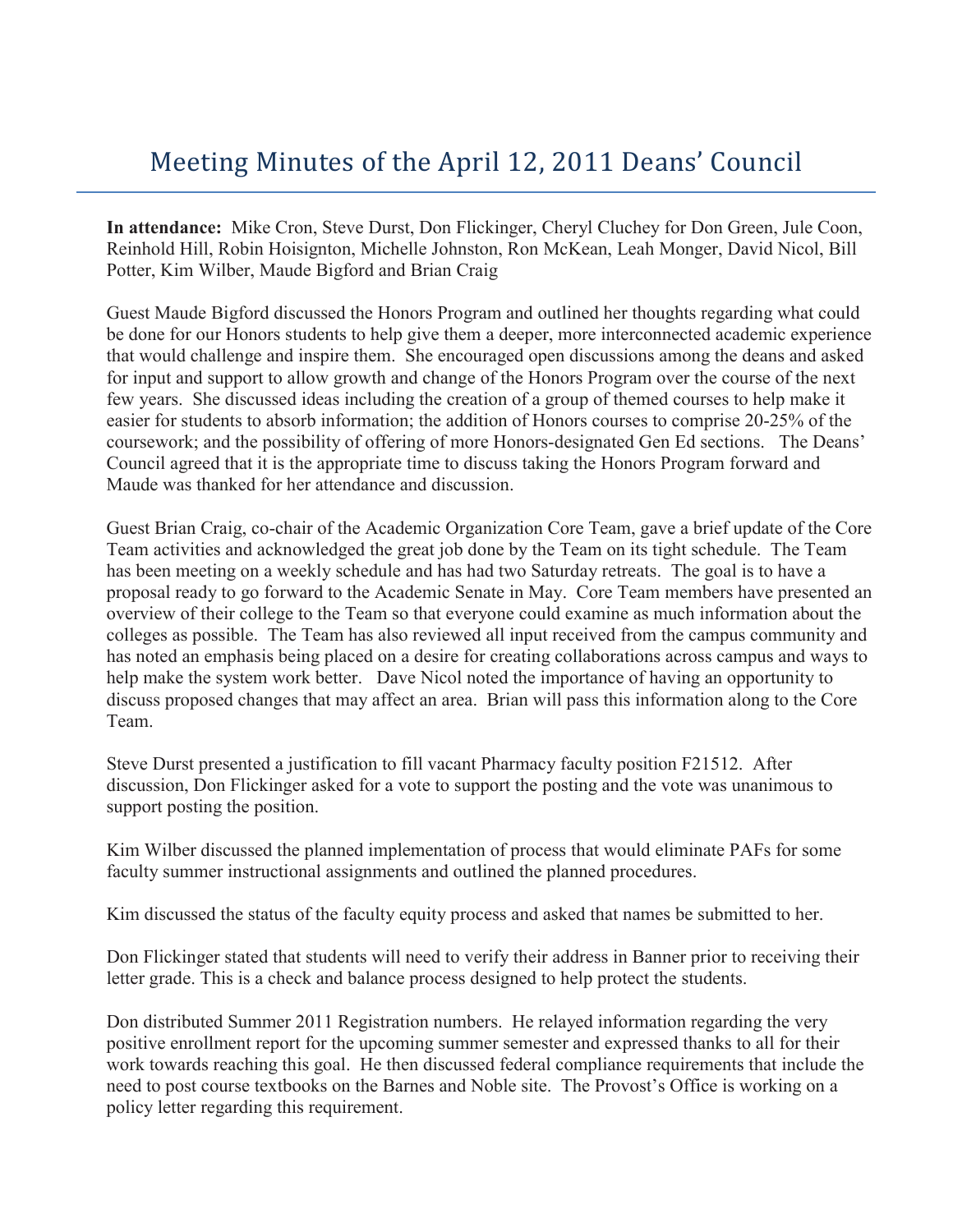Don Flickinger said that the Provost's Office is working toward putting the Student Complaint Policy on the Web and will send a link to the document when it is complete.

Don gave a brief update on the adjunct faculty bargaining process. He noted that an important issue arising from negotiations is the need for better communication with the adjunct faculty members.

Don distributed the Academic Affairs Policy Letter on Internet Course Listings dated April 1, 2011 (and effective July 1, 2011) and noted that that it has been approved by the Academic Senate. Students will enter all resources linked through FerrisConnect. All on-line courses will enter via the same portal.

Don distributed the current HLC planned event chart for next weeks' HLC team visit. Mo Milzarski will email the event chart to the deans.

Michelle Johnston discussed the recent power outage in Bishop Hall and said she would like to see a contingency plan be put in place in the event of any future problems such as this and asked for thoughts and feedback from the Deans' Council. The group discussed issues including who should be responsible for paying for lost supplies (Hospitality program food supplies, etc.) due to power outages and a contingency plan for classrooms since locating readily available rooms could be difficult due to the fact that not all classrooms may be identified in the Banner system. At the end of the discussion, the group concluded that the College of Education and Human Services is the only College with need for a contingency plan for freak power outages due to the situation with the transformer that serves it and its surrounding areas.

Mike Cron said that he and four students recently attended an American Optometric Association Congressional Advocacy Conference in Washington D.C.

Cheryl Cluchey said that there is now a waiting list for Fall semester on-line courses.

Michelle Johnston was happy to announce plans to present the first Thomas Johnston memorial scholarship to be awarded soon.

Bill Potter discussed the scholarship "Jeans for Joan" that that his staff organized where they donate money for the privilege of wearing jeans to the office on Fridays. This endeavor has allowed the scholarship to currently contain an amount of \$1,200. It was organized in honor of Joan Totten for her dedicated work at the University.

Leah Monger reminded the group of today's FLITE's 10<sup>th</sup> anniversary celebration and festivities.

Julie Coon was happy to discuss the reception scheduled Friday, April 29<sup>th</sup> for the Ellen Haneline Scholarship.

Ron McKean discussed the upcoming Michigan Energy Conference. He also was pleased to discussed the CET students in the Rube Goldberg project who were featured on a recent Food Network reality program that filmed an episode in Rockford, MI.